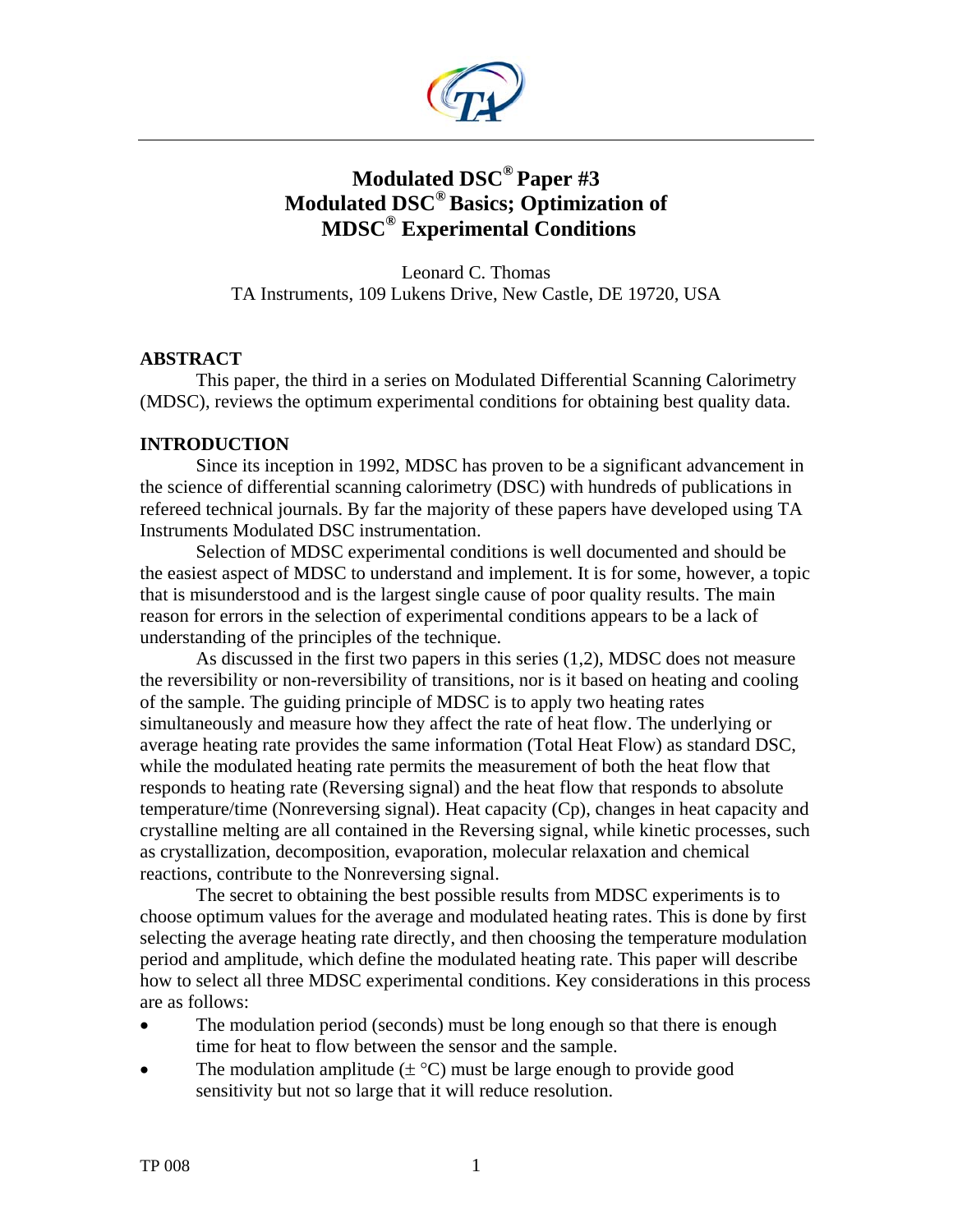• The average heating rate ( ${}^{\circ}$ C/min) must be slow enough to provide a sufficient number of modulation cycles over transitions of interest.

# **SELECTING THE TEMPERATURE MODULATION PERIOD**

The temperature modulation period is the time, in seconds, to complete one modulation cycle. MDSC uses a sine wave as the form of the periodic cycle but other periodic forms could also have been chosen. The instrument control software of the DSC / MDSC instrument permits the user to select values between 10 and 200 seconds for the modulation period. Depending on the sample (weight, thickness and thermal conductivity), sample pan, and type of measurement being made, any one the modulation period values between 10 and 200 seconds could be optimum. However, selecting the wrong value for the modulation period could result in data that is poor quality and not interpretable. The answer to the question of how to select the best or a suitable period for a particular experiment, given the number of variables listed above, is found in the following to two key points:

- 1. The modulation period (seconds) must be sufficiently long so that there is enough time for a quantitative measure of heat to flow between the sensor and the sample.
- 2. The modulation period should not be much longer than necessary for quantitative heat flow; otherwise, it will require a reduction in the average heating rate and an increase in the length of the experiment.

Fortunately, the operator can use the instrument and actual sample (in the desired type of pan) to determine the minimum modulation period for quantitative heat flow. However, because of the vast amount of experience obtained with MDSC, optimum conditions are well known and the following modulation periods are recommended. The user can verify these values using the technique described below if desired.

- 45 seconds to analyze transitions in samples up to 15mg contained in crimped aluminum pans. For older instruments, such as the TA Instruments DSC 2910 or 2920, the minimum recommended period is 60 seconds
- 60 seconds to analyze transitions in samples up to 15mg contained in hermetic aluminum pans. Increase the period to 70 seconds for older instruments
- 100 seconds to measure the absolute heat capacity of materials
- 200 seconds to analyze transitions in samples contained in large volume, stainless steel hermetic pans

#### **Technique for Determining Minimum Modulation Period**

As stated above, the modulation period must be sufficiently long for quantitative heat transfer to occur between the sample and the sensor. The reason for this is seen in the calculation of the Reversing Heat Capacity or Reversing Heat Flow signals. As shown in the second paper in this MDSC series (1)*,* these signals are calculated by dividing the total change in heat flow (heat flow amplitude) by the total change in heating rate (heating rate amplitude).

 $\text{Rev Cp} = \frac{\text{Heat Flow Amplitude}}{\text{Heating Rate Amplitude}}$  x KCp Rev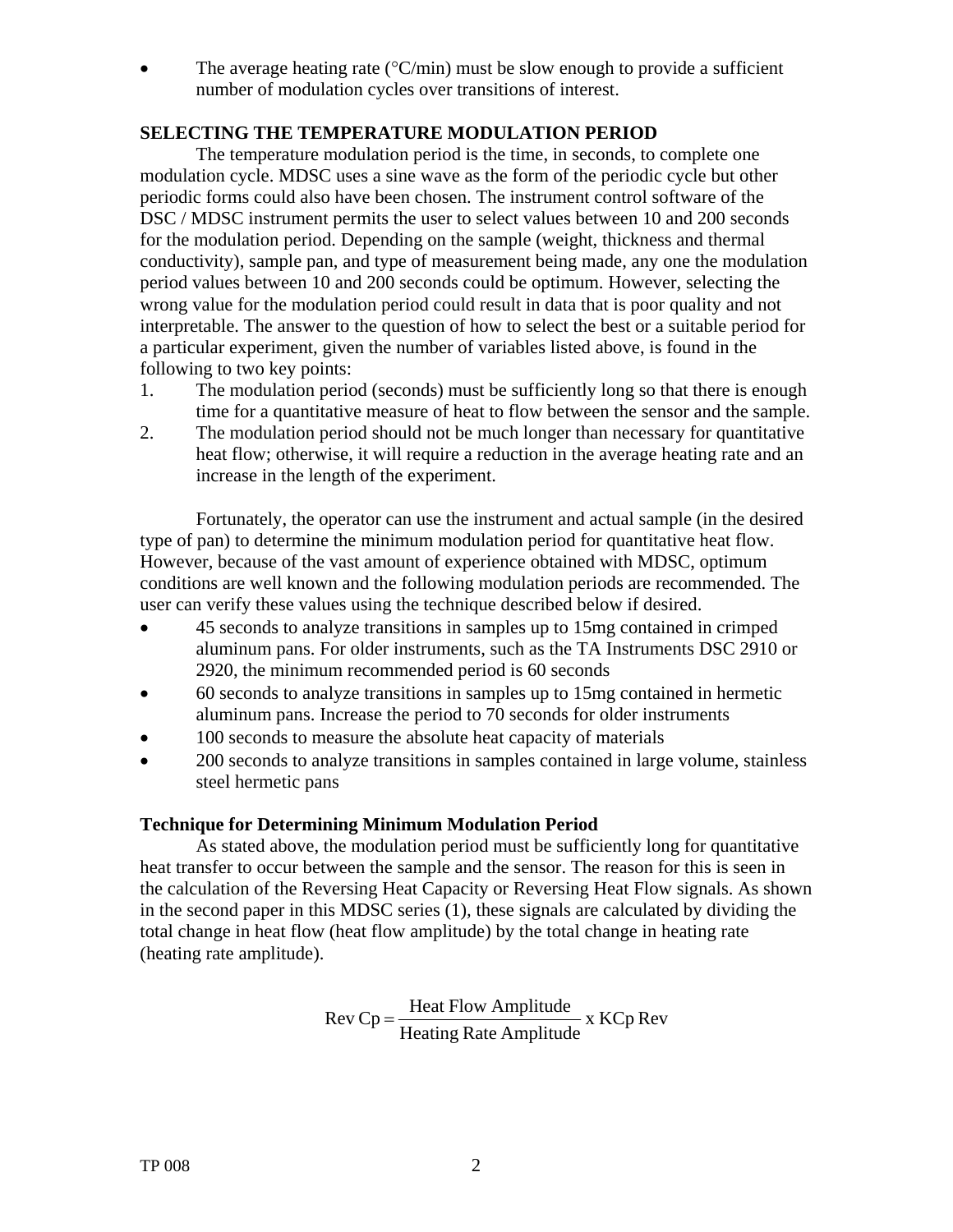If the modulation period is too fast (shorter time), there will not be enough time for heat to flow between the sensor and sample. This will reduce the heat flow amplitude, which will result in a low value for the Reversing heat capacity and Reversing heat flow signals. Therefore, the operator can use the measured value of the Reversing Heat Capacity signal to determine how much time (modulation period) is required for quantitative heat flow. This is illustrated in Figure 1, an experiment run on an older generation DSC 2920.



In the above figure, the sample is 13.7mg of high-density polyethylene (HDPE) contained in a crimped pan with lid. The entire experiment was performed at 25 °C with a fixed temperature modulation amplitude of  $\pm$  0.5 °C. During the experiment, the temperature modulation period was increased to 30 and sequentially to 40, 60, 80 and 100 seconds respectively in ten-minute steps. As can be seen in Figure 1, the measured Complex Cp (Reversing Cp in the newer TA Instruments Q-Series 1000 or 100 models) increases by approximately 20 % as the period is increased from 30 to 60 seconds. However, it only increases by about 5 % as the period is increased from 60 to 100 seconds. This indicates that 60 seconds is a reasonable period for this combination of sample and pan. Any period longer than 60 seconds has very little affect on the accuracy of the heat capacity measurement or detection of transitions in the material. It does, however, increase the length of the experiment due to the need to have a sufficient number of modulation cycles over the temperature range of the transitions of interest.

In the above experiment, an older model DSC was used because the measured Reversing Cp signal changes more with period than with the newer Q-Series instruments, and the purpose of the figure is to illustrate the effect. The improved stability of Reversing Cp in the Q-Series instruments is the result of an improved sensor (flatter) and a slightly different approach to calculating the signal. That approach is discussed in the next paper in this series (2)*.* The lower the measured value of the Reversing Cp signal, the larger the required calibration constant (KCp Rev). Ideally, the calibration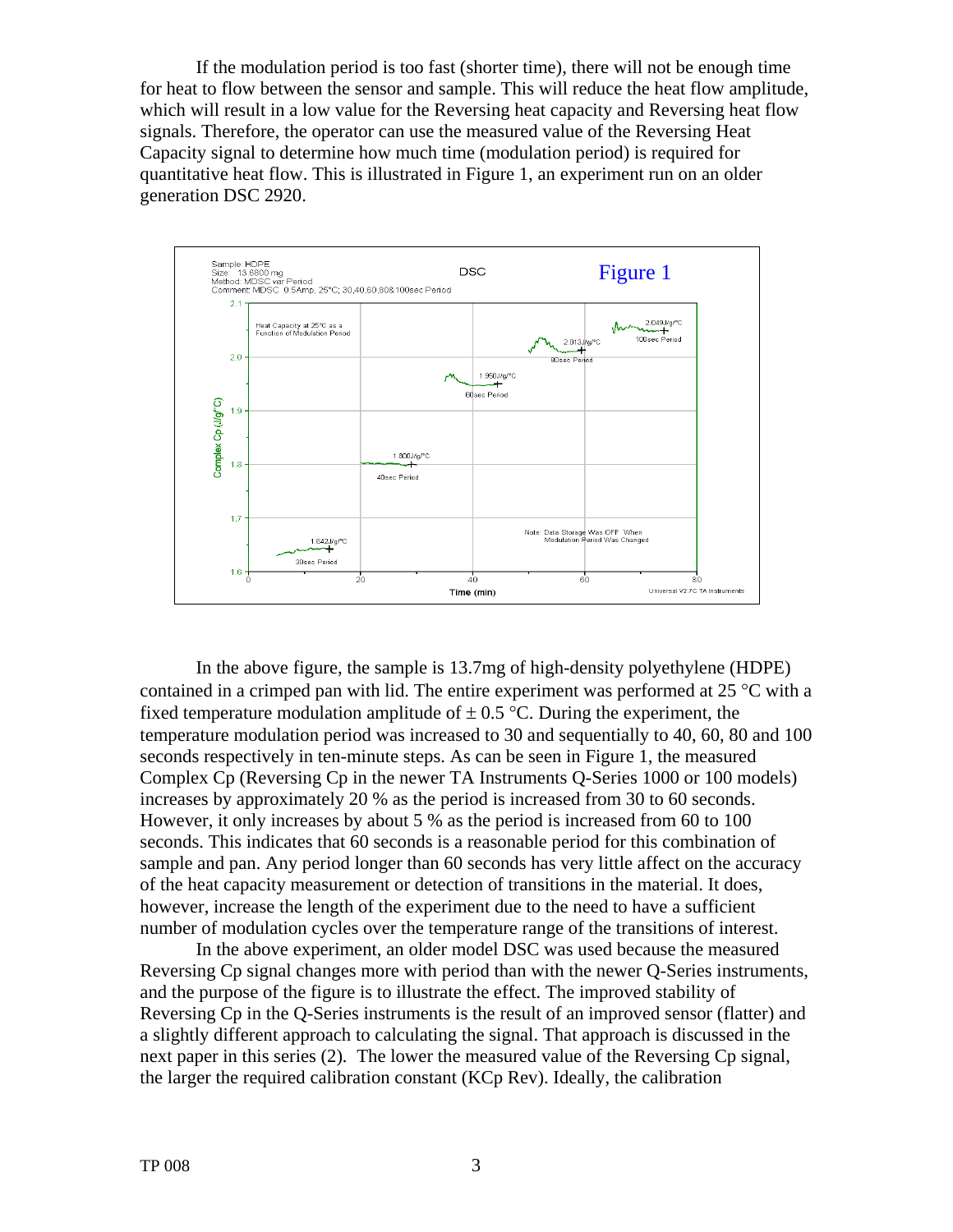constant would remain close to 1.0 regardless of the period used. Figure 2 shows the significantly improved performance of the Q1000 and Q100 DSCs over the older DSC2920.



 Figure 2 was created using a sapphire disk. Real samples are not as flat and have lower thermal conductivity. Therefore, the shortest recommended period for crimped pans and relatively small (<5mg) samples is 30 seconds, with best results obtained at periods of 40 seconds or longer.

#### **SELECTING THE TEMPERATURE MODULATION AMPLITUDE**

The temperature modulation amplitude is the sinusoidal temperature change  $(\pm \degree C)$  superimposed on the average temperature change. The time-based derivative of this temperature change gives the modulated heating rate (°C/min). With standard DSC, high heating rates provide increased sensitivity because they create larger heat flow signals. With MDSC, larger temperature modulation amplitudes give larger changes in heating rate and this provides increased sensitivity for transitions involving a change in heat capacity. Unlike the modulation period, the modulation amplitude has no affect on MDSC calibration as seen in Figure 3, where the measured heat capacity remains constant over the modulation amplitude range from  $\pm$  0.2 to 3.2 °C. This experiment is similar to that shown in Figure 1 and is conducted at the isothermal temperature of  $25^{\circ}$ C. In this experiment the modulation period is fixed at 60 seconds and the modulation amplitude is increased every 10 minutes as shown.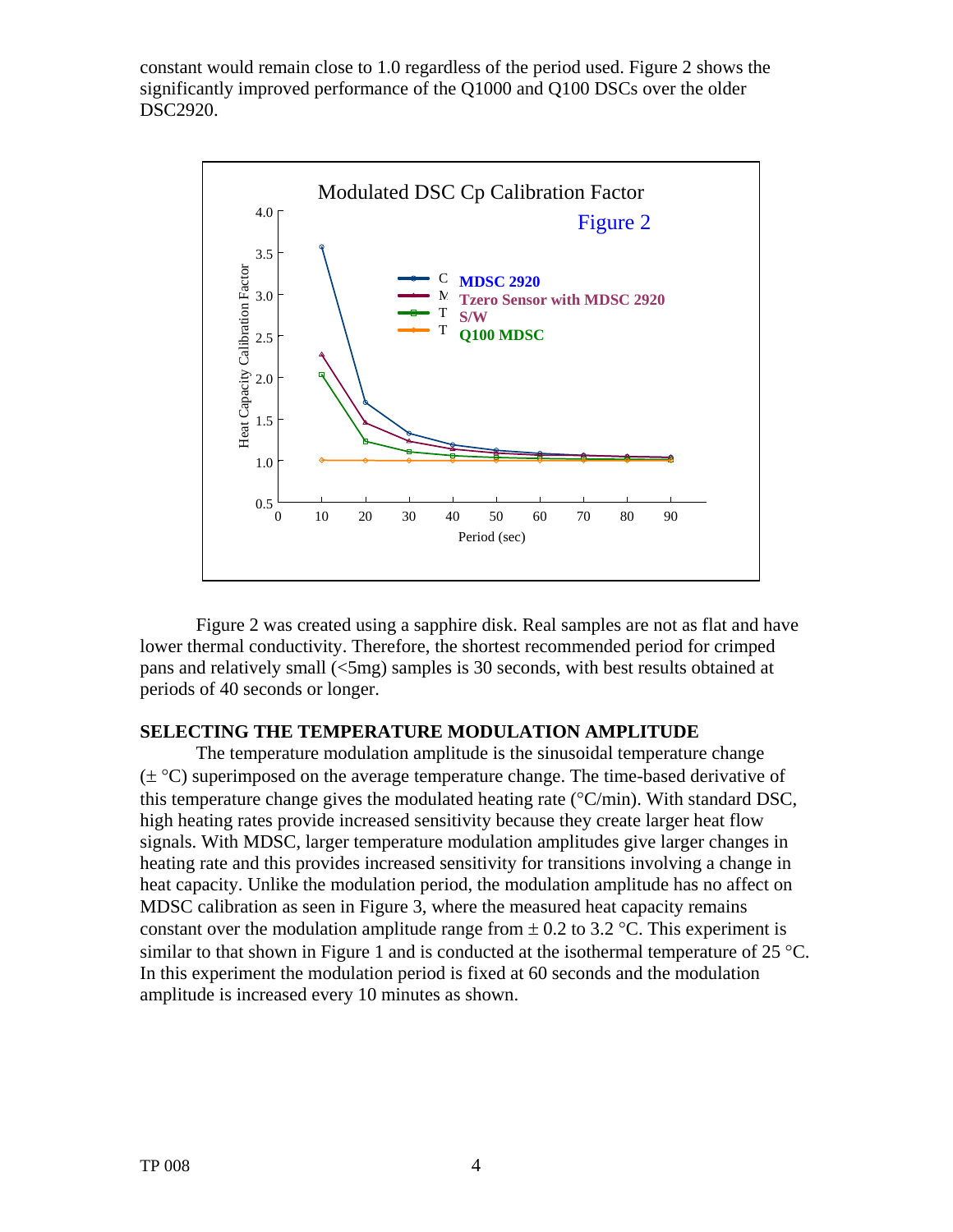

As with the modulation period, extensive practical experience with MDSC has shown that there is an optimum range of values for the modulation amplitude. Amplitudes less than  $\pm$  0.1 °C are not recommended for use because they give poor sensitivity, while amplitudes greater than  $\pm 2.0$  °C have been found to decrease resolution. The operating software permits selection of amplitude values from  $\pm 0.001$  to 10 °C. In practice, the useful range is much narrower and there are very specific recommendations on how to select the optimum modulation amplitude for a given experiment.

For most experiments, the amplitude is selected to provide or not to provide cooling during the modulation. The latter conditions result in the heating rate never going below 0° C/min. An example of such experimental conditions designed to cause cooling during the temperature modulation is shown in Figure 4 with Polyethylene Terephthalate (PET) as the sample. Here, the average heating rate is  $1.0 \degree$ C/min. with a modulation period of 60 seconds and modulation amplitude of  $\pm$  0.319 °C.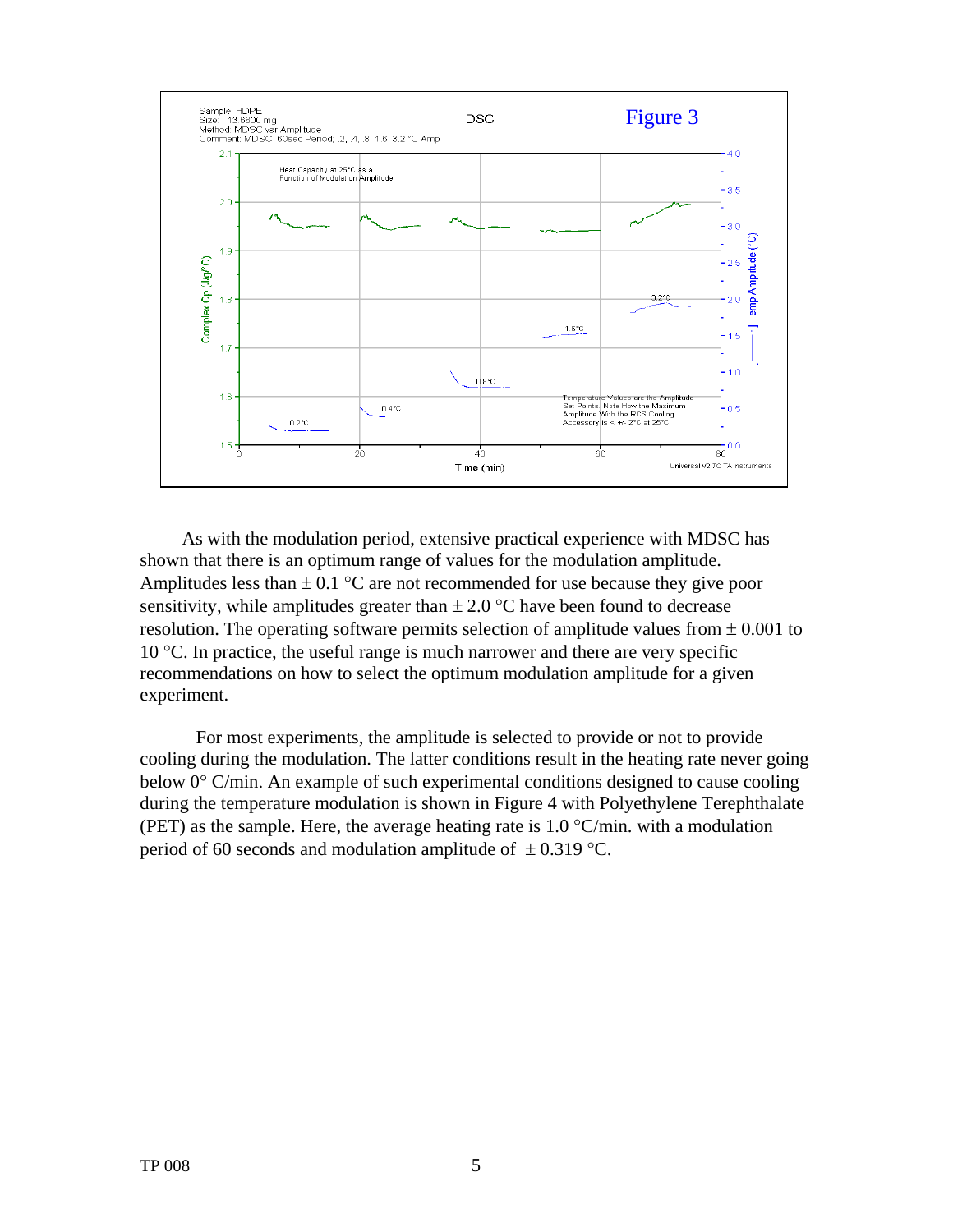

As shown in Figure 4, the modulated temperature is seen to increase and decrease as the average temperature increases. The time-based derivative of this signal shows that the average heating rate is  $1.0 \degree$ C/min, while the modulated heating rate ranges from approximately -1.0 to 3.0  $\textdegree$ C/min. This overall range of 4.0  $\textdegree$ C/min is the result of the selected period and amplitude. Conditions of this type, where the selection has provided for both heating and cooling during the temperature modulation, are found to be best for measuring heat capacity or changes in heat capacity. As such, they are ideal for identifying events such as a glass transition (Tg).

The data displayed in Figure 5 results from selection of conditions involving the same modulation period (60 seconds) and same modulation amplitude ( $\pm$  0.319 °C) as the for that shown in Figure 4. The difference is that the average heating rate has been increased to 2 °C/min. Under these conditions, there is still a range of 4 °C/min involved (0 to 4  $\textdegree$ C/min), but now there is no cooling during the modulation as seen in the modulated temperature signal. These experimental parameters are often referred to as "heat-iso" conditions because the heating rate is intended to go to zero (isothermal) with no cooling. Heat-iso conditions are recommended as the method of choice for the measurement of crystallinity. The reasons for this are discussed in more detail in the sixth paper in this MDSC series, which covers the measurement of initial crystallinity in semicrystalline polymers (3).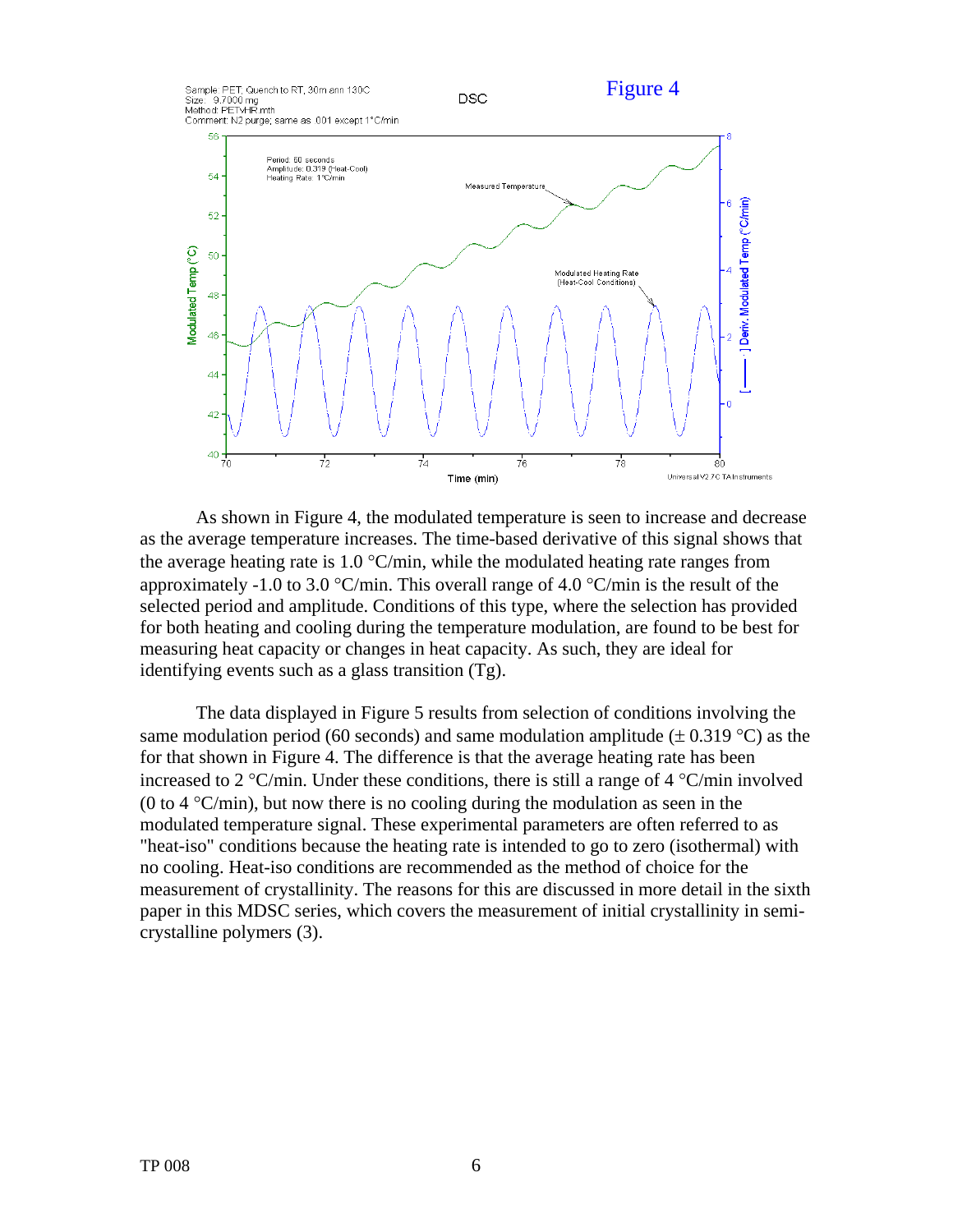

At this point, the reader may be thinking that all of this is easy to follow but "how is the amplitude actually selected to provide cooling or no cooling conditions. Fortunately, TA Instruments experience has resulted in production of the following table that makes the selection process very easy and it is shown in Figure 6.

|            | Period (sec) |       |                                          |       |       | Figure 6           |            |
|------------|--------------|-------|------------------------------------------|-------|-------|--------------------|------------|
|            | 40           | 50    | 60                                       | 70    | 80    | 90                 | <b>100</b> |
| 0.1        | 0.011        | 0.013 | $0.016 \,   \, 0.019$                    |       | 0.021 | 0.024              | 0.027      |
| 0.2        | 0.021        | 0.027 | $\vert 0.032 \, \vert 0.037 \vert$       |       |       | $0.042 \mid 0.048$ | 0.053      |
| 0.5        | 0.053        |       | $0.066 \mid 0.080 \mid$                  | 0.093 | 0.106 | 0.119              | 0.133      |
| <b>1.0</b> | 0.106        |       | $0.133 \mid 0.159 \mid 0.186 \mid 0.212$ |       |       | 0.239              | 0.265      |
| <b>2.0</b> | 0.212        |       | $0.265 \mid 0.318 \mid$                  | 0.371 | 0.424 | 0.477              | 0.531      |
| 5.0        | 0.531        | 0.663 | 0.796                                    | 0.928 | 1.061 | 1.194              | 1.326      |

**This table is additive, i.e. the heat only amplitude for a period of 40 sec and heating rate of 2.5°C/min. is the sum of the values for 2.0°C/min and 0.5°C/min:** Amplitude (40s,  $2.5^{\circ}$ C/min) =  $0.212 + 0.053 = \pm 0.265^{\circ}$ C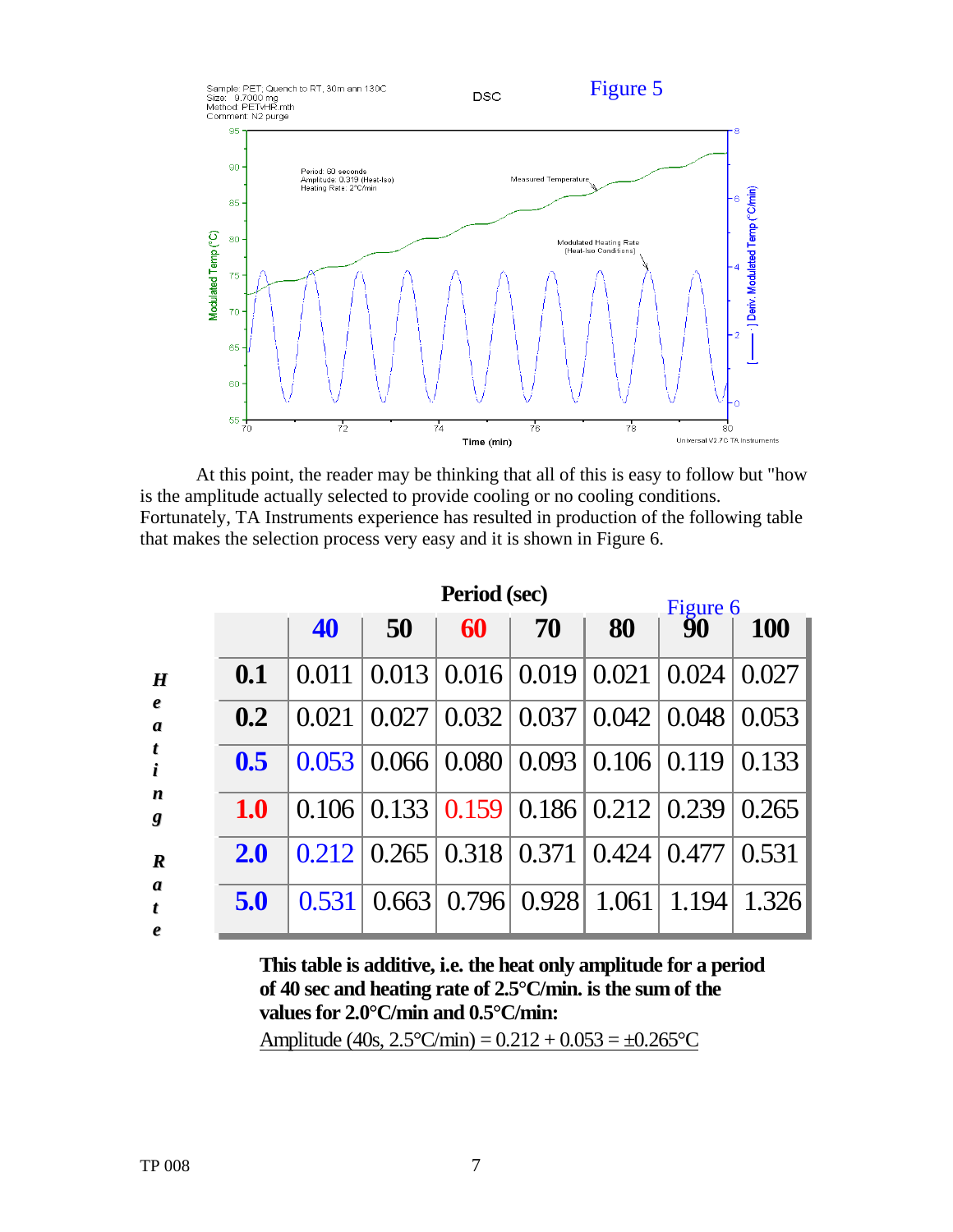The table in Figure 6 can be readily used in the following way. The operator first selects the modulated period and average heating rate that will be used for the experiment. If heat-iso conditions are desired, the amplitude value can be taken directly from the table. If heat-cool conditions are desired, then any amplitude greater than the indicated amplitude will produce cooling during the modulation. The amount of cooling and the sensitivity of the signal to changes in heat capacity increase as the amplitude is increased. Based on experience with MDSC, the amplitude value should be increased by the factors below, depending on the type of measurement.

| Glass Transitions $(Tg)$                               |                                 |  |  |  |  |  |  |
|--------------------------------------------------------|---------------------------------|--|--|--|--|--|--|
| • For "standard $Tg$ ":                                |                                 |  |  |  |  |  |  |
| Sample Size: $10 - 15$ mg                              | Amplitude 2X Table              |  |  |  |  |  |  |
| Period: 40 seconds                                     | Heating Rate: 3°C/min           |  |  |  |  |  |  |
|                                                        |                                 |  |  |  |  |  |  |
| • Tg is Hard to Detect (Figures $28 - 30$ )            |                                 |  |  |  |  |  |  |
| Sample Size: $10 - 20$ mg                              | Amplitude: 4X Table             |  |  |  |  |  |  |
| Period: 60 seconds                                     | Heating Rate: $2^{\circ}$ C/min |  |  |  |  |  |  |
| Tg has Large Enthalpic Relaxation                      |                                 |  |  |  |  |  |  |
| Sample Size: $5 - 10$ mg                               | Amplitude: 1.5X Table           |  |  |  |  |  |  |
|                                                        |                                 |  |  |  |  |  |  |
| Period: 40 seconds                                     | Heating Rate: $1^{\circ}$ C/min |  |  |  |  |  |  |
|                                                        |                                 |  |  |  |  |  |  |
| Note; These are reasonable starting conditions which   |                                 |  |  |  |  |  |  |
| may need to be adjusted depending on the transition of |                                 |  |  |  |  |  |  |
| <i>interest</i>                                        |                                 |  |  |  |  |  |  |
|                                                        |                                 |  |  |  |  |  |  |

Note that sample sizes range from 5 to 20mg. above. For most experiments, a starting weight of ten (10) milligrams is recommended, and it can be increased for improved sensitivity or decreased for improved resolution.

#### **SELECTING THE AVERAGE HEATING RATE**

In general, the average heating rate should be as fast as possible to increase productivity **but must be sufficiently slow to obtain a minimum number of modulation cycles over the temperature range of the transition.** This minimum is four or more cycles over the critical range the thermal event under consideration (where the transition is changing the fastest). For transitions involving peaks, the minimum is determined at half-height of the peak as shown in Figure 7 for the melting of Polyethylene Terephthalate (PET).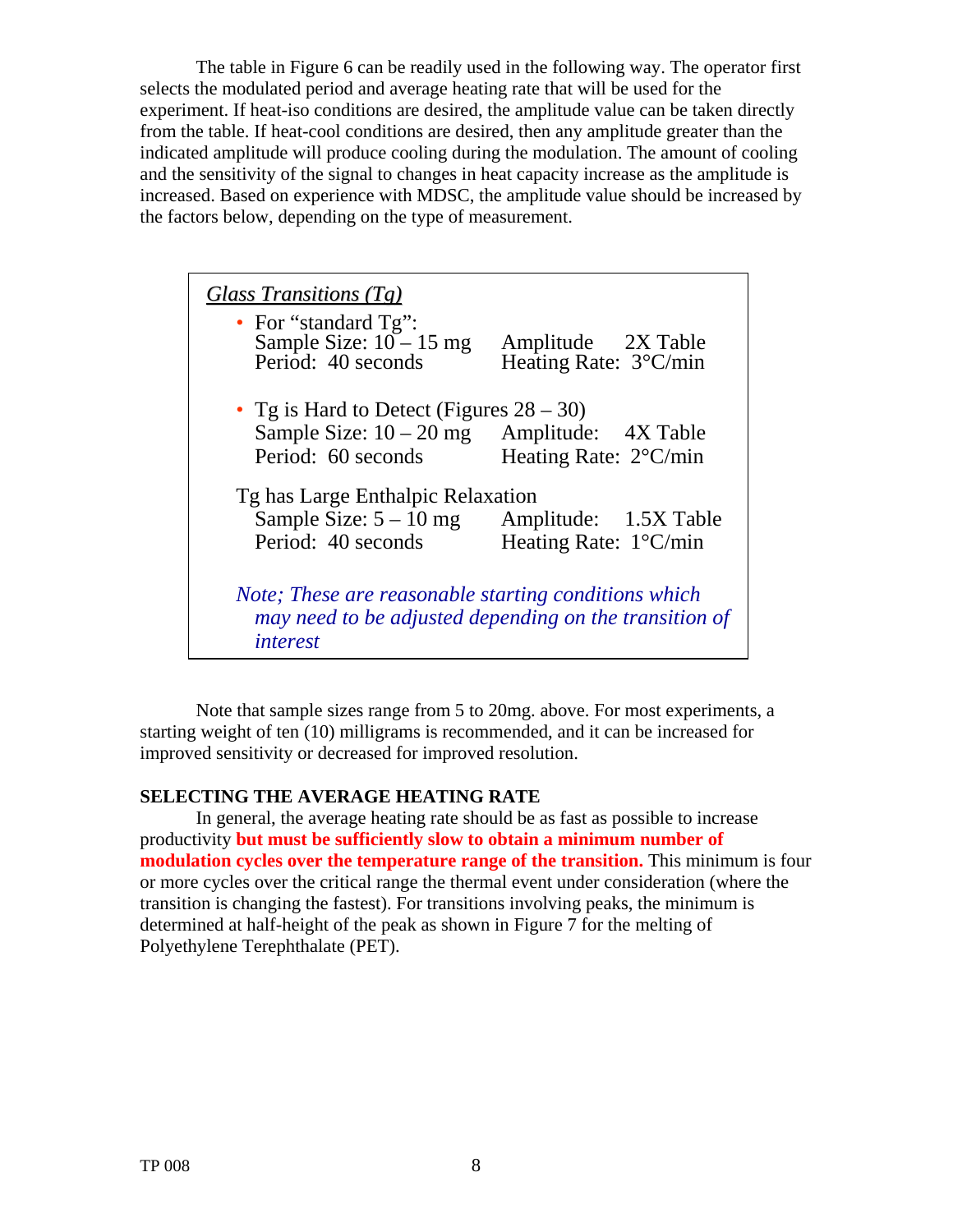

As can be seen in Figure 7, at half-height of the melting peak near 250  $^{\circ}$ C, there are approximately seven cycles, which meets the requirement of four (4) or more. However, there are only three cycles at half-height of the cold-crystallization peak and this indicates that the average heating rate is slightly too fast. This experiment was done at 4  $\rm{°C/min}$  and better results would be obtained at 3  $\rm{°C/min}$  because all transitions involving peaks would have four or more cycles at half-height of the peak. For glass transitions or other transitions involving a step-change in heat capacity, the minimum number of cycles is still four (4) and is determined between the extrapolated on-set and extrapolated end-set of the step.

#### **SUMMARY**

Optimum MDSC results are obtained when the analyst clearly understands what is being measured by the technique and selects experimental conditions that permit proper separation of the Total heat flow into the Reversing and Nonreversing components. Heat transfer in MDSC is very important because of the changing heating rate. The analyst must keep the sample as thin as possible and adjust the modulation period for the type of instrument and sample pan used in the experiment.

# **REFERENCES**

- 1. Modulated DSC; An Overview and Summary of Advantages and Disadvantages Relative to Traditional DSC; TA Instruments Technical Paper TP 006.
- 2. Modulated DSC Basics; Calculation and Calibration of MDSC Signals; TA Instruments Technical Paper TP 007.
- 3. Modulated DSC; Measurement of Initial Crystallinity in Semi-Crystalline Polymers; TA Instruments Technical Paper TP 011.

# **KEY WORDS**

modulated differential scanning calorimetry, mdsc, dsc, modulation period, modulation amplitude